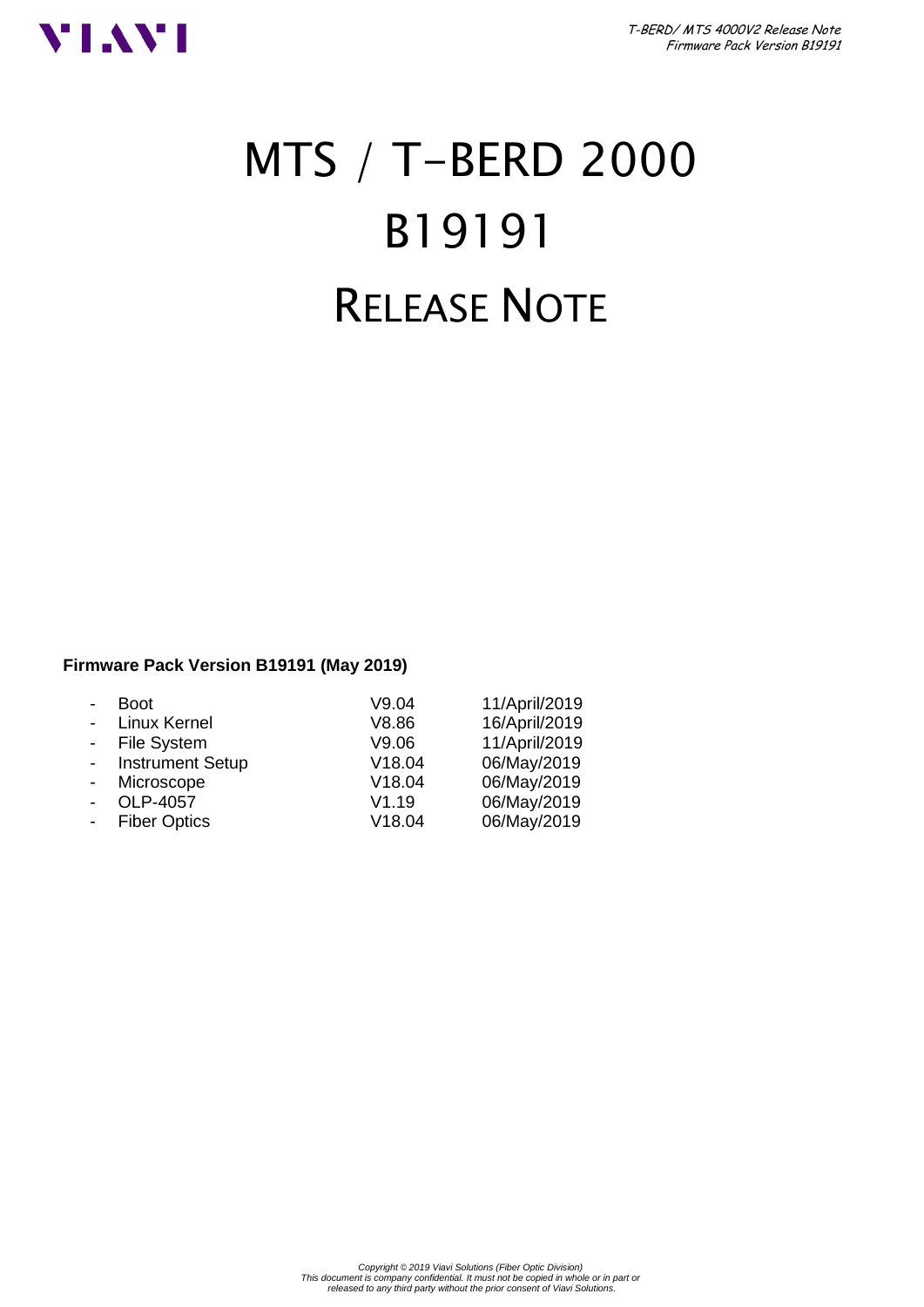# <span id="page-1-0"></span>**VIAVI**

# **CONTENT**

| $Improvements \hspace{1.5mm}.\hspace{1.5mm}.\hspace{1.5mm}.\hspace{1.5mm}.\hspace{1.5mm}.\hspace{1.5mm}.\hspace{1.5mm}.\hspace{1.5mm}.\hspace{1.5mm}.\hspace{1.5mm}.\hspace{1.5mm}.\hspace{1.5mm}.\hspace{1.5mm}.\hspace{1.5mm}.\hspace{1.5mm}.\hspace{1.5mm}.\hspace{1.5mm}.\hspace{1.5mm}.\hspace{1.5mm}.\hspace{1.5mm}.\hspace{1.5mm}.\hspace{1.5mm}.\hspace{1.5mm}.\hspace{1.5mm}.\$ |  |
|------------------------------------------------------------------------------------------------------------------------------------------------------------------------------------------------------------------------------------------------------------------------------------------------------------------------------------------------------------------------------------------|--|